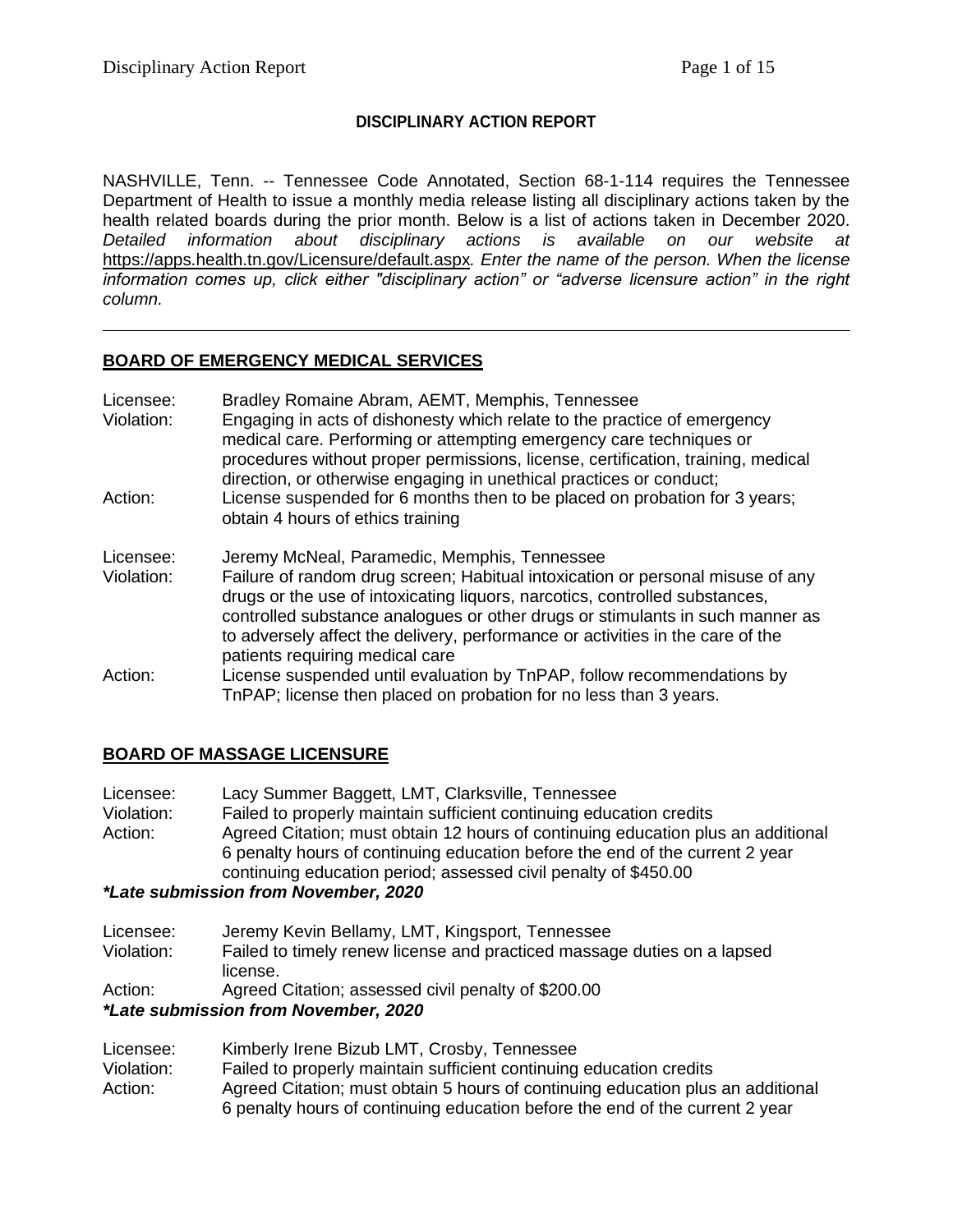#### continuing education period; assessed civil penalty of \$275.00 *\*Late submission from November, 2020*

Licensee: Amanda Juliene Clifford, LMT, Seymour, Tennessee Violation: Failed to timely renew license and practiced massage duties on a lapsed license. Action: Agreed Citation; assessed civil penalty of \$300.00

### *\*Late submission from November, 2020*

| Licensee:  | Shelisa Faye Doran, LMT, Nashville, Tennessee                                    |
|------------|----------------------------------------------------------------------------------|
| Violation: | Failed to properly maintain sufficient continuing education credits              |
| Action:    | Agreed Citation; must obtain 11 hours of continuing education plus an additional |
|            | 6 penalty hours of continuing education before the end of the current 2 year     |
|            | continuing education period; assessed civil penalty of \$425.00                  |
|            |                                                                                  |

### *\*Late submission from November, 2020*

| Licensee:  | Allison Diane Keesee, LMT, Kingsport, Tennessee                                 |
|------------|---------------------------------------------------------------------------------|
| Violation: | Failed to properly maintain sufficient continuing education credits             |
| Action:    | Agreed Citation; must obtain 4 hours of continuing education plus an additional |
|            | 6 penalty hours of continuing education before the end of the current 2 year    |
|            | continuing education period; assessed civil penalty of \$250.00                 |
|            |                                                                                 |

## *\*Late submission from November, 2020*

| Licensee:  | Grace Danielle Lewis, LMT, Newport, Tennessee                                   |
|------------|---------------------------------------------------------------------------------|
| Violation: | Failed to properly maintain sufficient continuing education credits             |
| Action:    | Agreed Citation; must obtain 6 hours of continuing education plus an additional |
|            | 6 penalty hours of continuing education before the end of the current 2 year    |
|            | continuing education period; assessed civil penalty of \$300.00                 |

### *\*Late submission from November, 2020*

| Licensee:  | McCarter Massage & Bodywork, Establishment, Greeneville, Tennessee      |
|------------|-------------------------------------------------------------------------|
| Violation: | Failed to timely renew license and practiced massage duties on a lapsed |
|            | license.                                                                |

Action: Agreed Citation; assessed civil penalty of \$200.00

### *\*Late submission from November, 2020*

| Licensee:  | Shannon Jean McElhose, LMT, Knoxville, Tennessee                                |
|------------|---------------------------------------------------------------------------------|
| Violation: | Failed to properly maintain sufficient continuing education credits             |
| Action:    | Agreed Citation; must obtain 9 hours of continuing education plus an additional |
|            | 6 penalty hours of continuing education before the end of the current 2 year    |
|            | continuing education period; assessed civil penalty of \$375.00                 |
|            |                                                                                 |

### *\*Late submission from November, 2020*

Licensee: Sue Ann Medcalf, LMT, Walland, Tennessee

Violation: Failed to properly maintain sufficient continuing education credits Action: Agreed Citation; must obtain 4 hours of continuing education plus an additional 6 penalty hours of continuing education before the end of the current 2 year

continuing education period; assessed civil penalty of \$250.00

### *\*Late submission from November, 2020*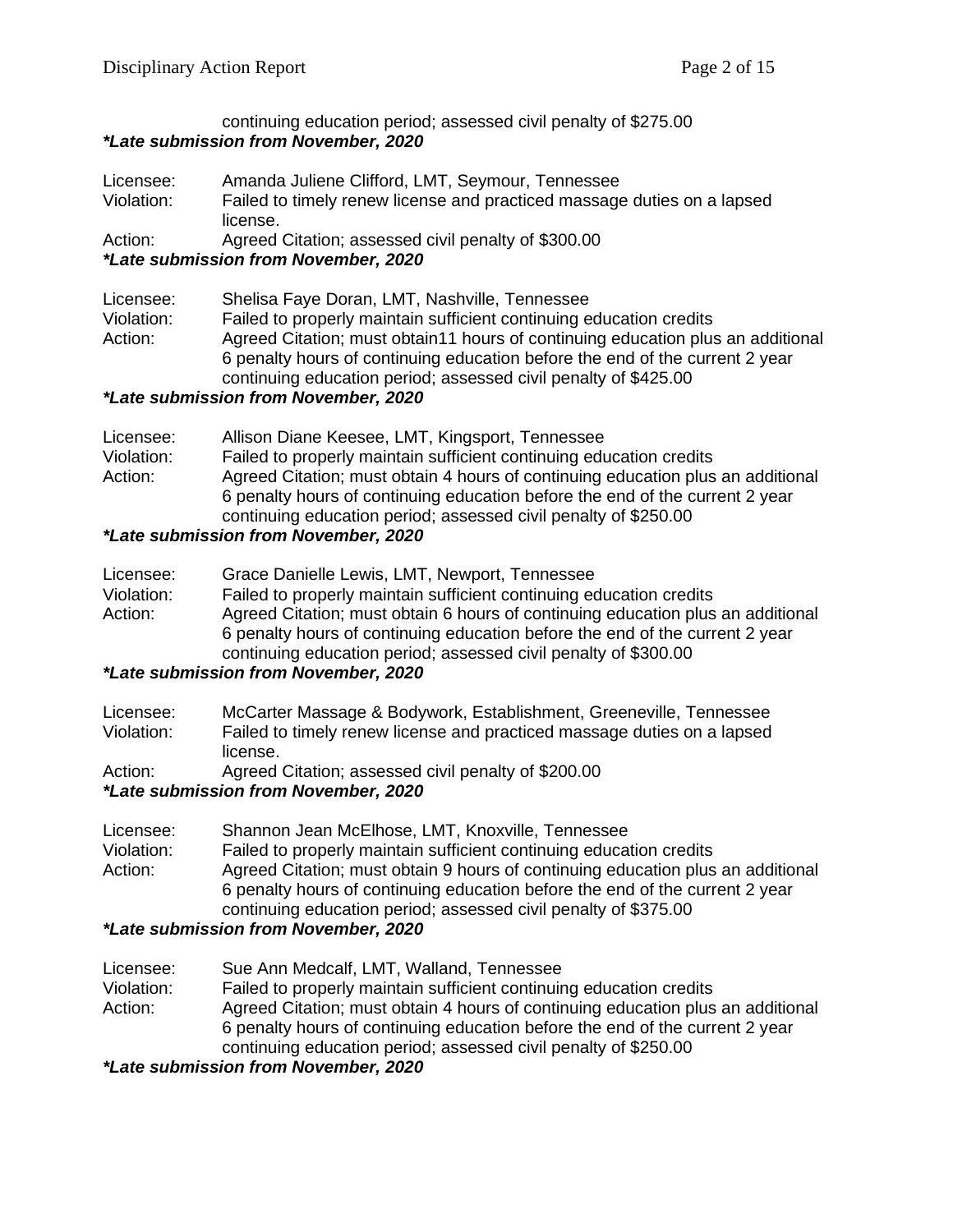| Licensee:  | Megan Enderle White Michael, LMT, Nashville, Tennessee                           |
|------------|----------------------------------------------------------------------------------|
| Violation: | Failed to properly maintain sufficient continuing education credits              |
| Action:    | Agreed Citation; must obtain 17 hours of continuing education plus an additional |
|            | 6 penalty hours of continuing education before the end of the current 2 year     |
|            | continuing education period; assessed civil penalty of \$575.00                  |
|            | *I ata suhmission from Novamber 2020                                             |

#### *\*Late submission from November, 2020*

| Licensee:                          | Revive Day Spa, Establishment, Savannah, Tennessee                |
|------------------------------------|-------------------------------------------------------------------|
| Violation:                         | Guilty of operating as a massage establishment without a license. |
| Action:                            | Conditional License granted; assessed civil penalty of \$250.00   |
| *Late submission from August, 2020 |                                                                   |

| Licensee:  | SOzen Therapy, Establishment, Kingsport, Tennessee                      |
|------------|-------------------------------------------------------------------------|
| Violation: | Failed to timely renew license and practiced massage duties on a lapsed |
|            | license.                                                                |
| Action:    | Agreed Citation; assessed civil penalty of \$200.00                     |
|            | <i>*Late submission from November, 2020</i>                             |

### **BOARD OF MEDICAL EXAMINERS' COMMITTEE ON PHYSICIAN ASSISTANTS**

| Licensee:  | Lisa Anne Wilson Gressel, PA, Tullahoma, Tennessee                                                                                                                                                                                               |
|------------|--------------------------------------------------------------------------------------------------------------------------------------------------------------------------------------------------------------------------------------------------|
| Violation: | Guilty of unprofessional conduct; Dispensing, prescribing, or otherwise                                                                                                                                                                          |
|            | distributing any controlled substance or any other drug not in the course of                                                                                                                                                                     |
|            | professional practice, or not in good faith to relieve pain and suffering, or not to                                                                                                                                                             |
|            | cure an ailment, physical infirmity or disease.                                                                                                                                                                                                  |
| Action:    | License placed on probation for 12 months; successfully complete courses<br>entitled "Prescribing Controlled Drugs" and "Intensive Course in Medical Record<br>Keeping;" assessed civil penalty of \$4,000.00 plus the costs of prosecuting this |
|            |                                                                                                                                                                                                                                                  |
|            | case.                                                                                                                                                                                                                                            |

#### *\*Late entry from October, 2020*

#### **BOARD OF PHARMACY**

Licensee: Robert B. Clevenger, D.Ph., Charlotte, North Carolina

Violation: Failed to comply with a…duly promulgated rule of the board…it is unlawful for any individual to engage in the practice of pharmacy unless currently licensed or otherwise authorized… No licensee may obtain, possess, administer, dispense, distribute or manufacture any controlled substance in this state and no representative of a manufacturer or wholesaler/distributor may distribute any controlled substance in this state, without obtaining a controlled substance registration from the board. Application for such registration shall be submitted on a form prescribed by the board and shall be accompanied by a fee of \$40.00 and thereafter a biennial renewal fee of \$40.00. A pharmacist may compound and dispense prescription drugs and devices and related materials only in a pharmacy practice site which is duly licensed by the Board and which operates in compliance with Tennessee and federal laws and rules governing the practice of pharmacy. The practice of the knowledge skills of pharmacy is not pharmacy practice pharmacy must be licensed by the Board. Upon request, the Board may waive selected portions of these requirements so long as any waiver granted is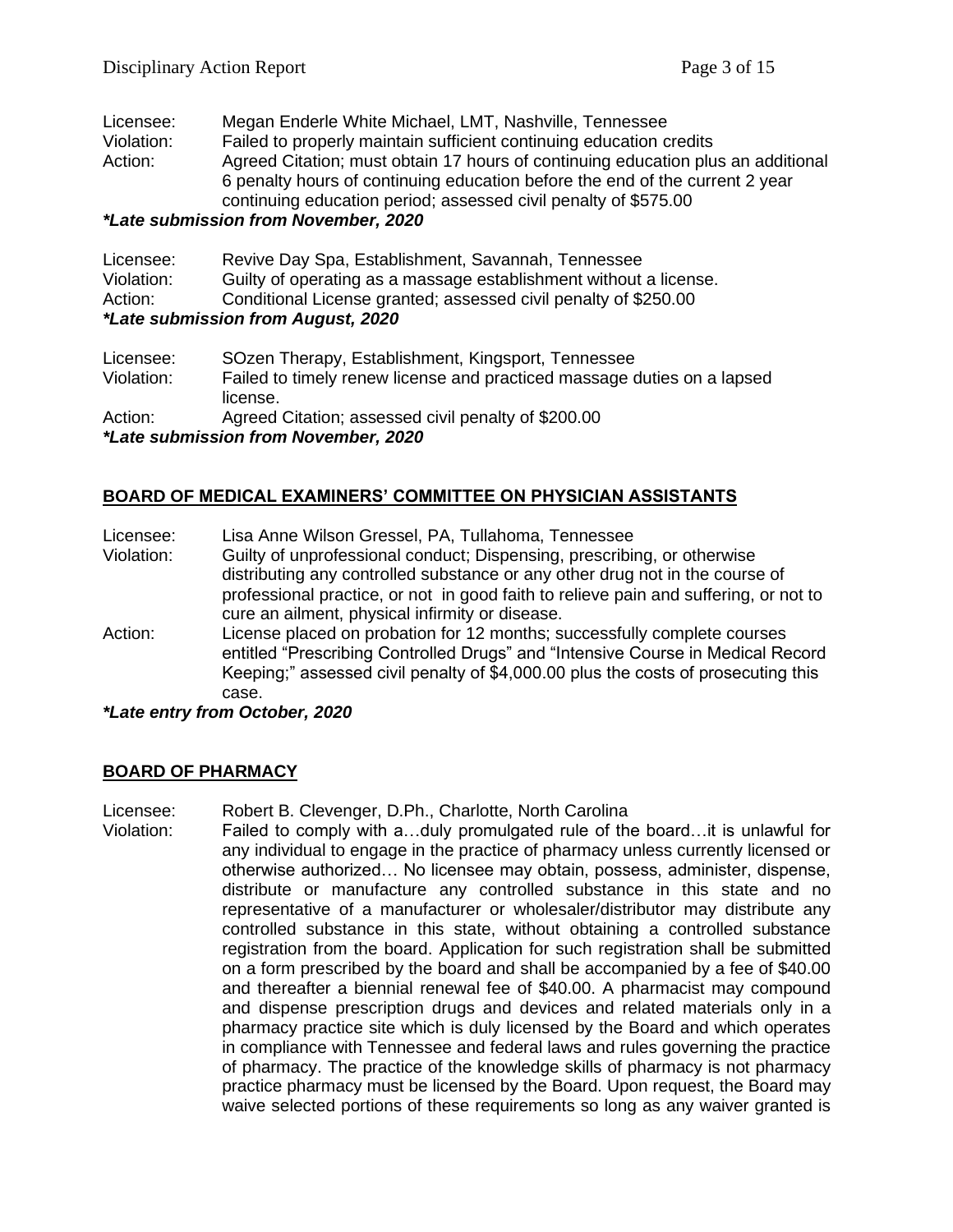consistent with the Board's authority under Tenn. Code Ann. Title 63, Chapters 1 and 10, and Tenn. Code Ann. Title 4, Chapter 5; The data required by this part shall be submitted in compliance with this part to the database by any healthcare practitioner who dispenses a controlled substance contained in Schedules II, III, and IV, and Schedule V controlled substances identified by the committee as demonstrating a potential for abuse, or by any healthcare practitioner delegate who is designated to submit data on a healthcare practitioner's behalf; Each healthcare practitioner or healthcare practitioner's agent shall, regarding each controlled substance dispensed, submit to the database all of the following information[.] Every person who manufactures, distributes, dispenses, or is a third-party logistics provider for any controlled substance pursuant to Sec. 53-11-301 within this state or who proposes to engage in the manufacture, distribution, dispensing, warehousing, or providing logistics services for any controlled substance within this state, shall annually obtain a registration issued by the board of pharmacy and the appropriate occupational or professional licensing board governing persons who may legally dispense controlled substances in accordance with the licensing board's rules; Engaged in conduct prohibited or made unlawful by any of the provisions of parts 2-5 of this chapter or any other laws of the state or of the United States relating to drugs or to the practice of pharmacy

- Action: Assessed civil penalty of \$4,500.00
- Licensee: Daniel M. France, D.Ph. Dowelltown, Tennessee Violation: Failure to conduct proper patient counseling and a proper Drug Regimen Review for this prescription. Failed to comply with a lawful order or duly promulgated rule of the board.
- Action: License reprimanded

Licensee: Sabrina Gilliam, RT, Manchester, Tennessee

Violation: Guilty of drug diversion. It is unlawful for any person, firm or corporation to possess, sell, barter or give away any drug known as legend drugs, as defined in Sec. 53-10-101, except upon the written prescription of a duly licensed physician, certified physician's assistant, nurse authorized pursuant to Sec. 63- 6-204 or Sec. 63-9-113, who is rendering service under the supervision, control and responsibility of a licensed physician, and who meets the requirements pursuant to 63-7-123, a dentist, an optometrist authorized pursuant to Sec. 63- 8-102(12), or a veterinarian, and compounded or dispensed by a duly registered pharmacist. It is unlawful for any person, firm or corporation to obtain or attempt to obtain a legend drug, or to procure to attempt to procure the administration of a legend drug, by fraud, deceit, misrepresentation, subterfuge, forgery, alteration of a prescription, by the concealment of a material fact, or by the use of a false name or address. It is unlawful for any person to have in such person's possession, any drug herein defined or enumerated, without the same having been prescribed by a duly licensed physician, certified physician assistant, dentist, optometrist authorized pursuant to Sec. 63-8-102(12), or veterinarian, and having been dispensed by a pharmacy duly licensed and registered in this state, unless such person was a resident of another state and had the prescription therefore filled by a duly licensed and registered pharmacist of such other state. It is unlawful for any person knowingly or intentionally to: Acquire or obtain, or attempt to acquire or attempt to obtain, possession of a controlled substance by misrepresentation, fraud, forgery, deception or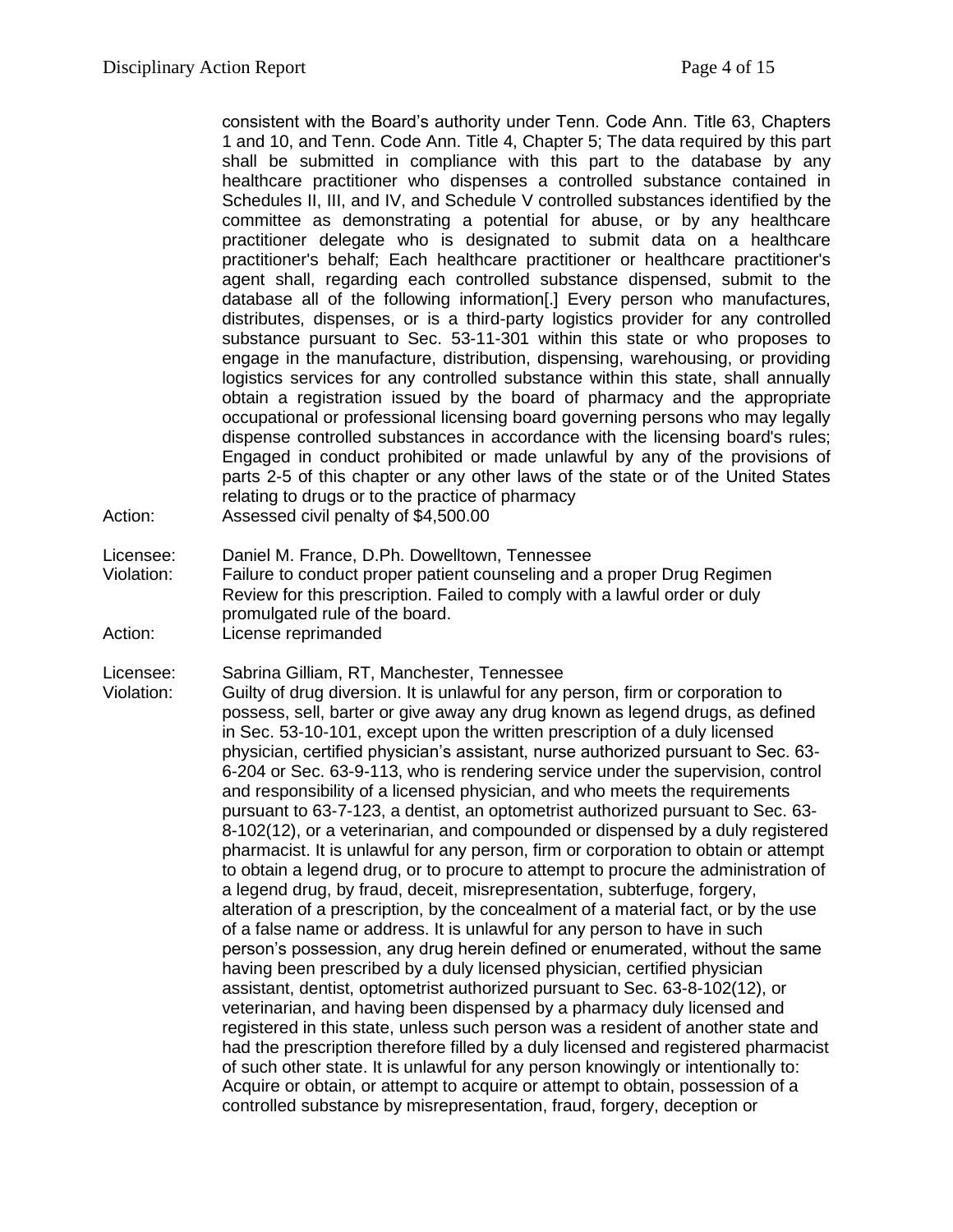subterfuge; Engaging in conduct prohibited or made unlawful by any of the provisions of parts 2-5 of this chapter or any other laws of the state or of the United States relating to drugs or to the practice of pharmacy; Been guilty of dishonorable, immoral, unethical or unprofessional conduct. Action: License voluntarily surrendered

Licensee: Morris Haddox, III, D.Ph., Madison, Tennessee

Violation: Failed to timely renew license. A pharmacist seeking active status for an inactive, delinquent, suspended or revoked license must fulfill the following minimum requirements. If the license has been inactive, delinquent, suspended or revoked for less than one year, the pharmacist shall provide written notice to the board requesting an active license and provide all cumulative license renewal fees and any applicable penalty fees for the period during which the license was inactive, delinquent, suspended or revoked. Action: Assessed civil penalty of \$250.00

Licensee: Alexis Hall, RT, Johnson City, Tennessee

Violation: Guilty of drug diversion. Been guilty of dishonorable, immoral, unethical or unprofessional conduct. It is unlawful for any person, firm or corporation to possess, sell, barter or give away any drug known as legend drugs, as defined in Sec. 53-10-101, except upon the written prescription of a duly licensed physician, certified physician's assistant, nurse authorized pursuant to Sec. 63- 6-204 or Sec. 63-9-113, who is rendering service under the supervision, control and responsibility of a licensed physician, and who meets the requirements pursuant to Sec. 63-7-123, a dentist, an optometrist authorized pursuant to 63- 8-102(12), or a veterinarian, and compounded or dispensed by a duly registered pharmacist. It is unlawful for any person, firm or corporation to obtain or attempt to obtain a legend drug, or to procure to attempt to procure the administration of a legend drug, by fraud, deceit, misrepresentation, subterfuge, forgery, alteration of a prescription, by the concealment of a material fact, or by the use of a false name or address. It is unlawful for any person to have in such person's possession, any drug herein defined or enumerated, without the same having been prescribed by a duly licensed physician, certified physician assistant, dentist, optometrist authorized pursuant to Sec. 63-8-102(12), or veterinarian, and having been dispensed by a pharmacy duly licensed and registered in this state, unless such person was a resident of another state and had the prescription therefore filled by a duly licensed and registered pharmacist of such other state. Acquire or obtain, or attempt to acquire or attempt to obtain, possession of a controlled substance by misrepresentation, fraud, forgery, deception or subterfuge.

Action: License voluntarily surrendered.

Licensee: Christopher Reed Helms, D.Ph., Clinton, Tennessee

Violation: Failure to comply with a lawful order or duly promulgated rule of the board. The pharmacy practice site and equipment therein shall be maintained in a clean, sanitary, orderly and well-lighted condition, and all persons working in the pharmacy practice site shall be required to keep themselves and their apparel in a clean and sanitary condition. Any person acting as a pharmacy technician shall register with the Board by submitting a complete application on a form prescribed by the Board accompanied by the following: An affidavit signed by both the applicant and employer attesting that the applicant has read and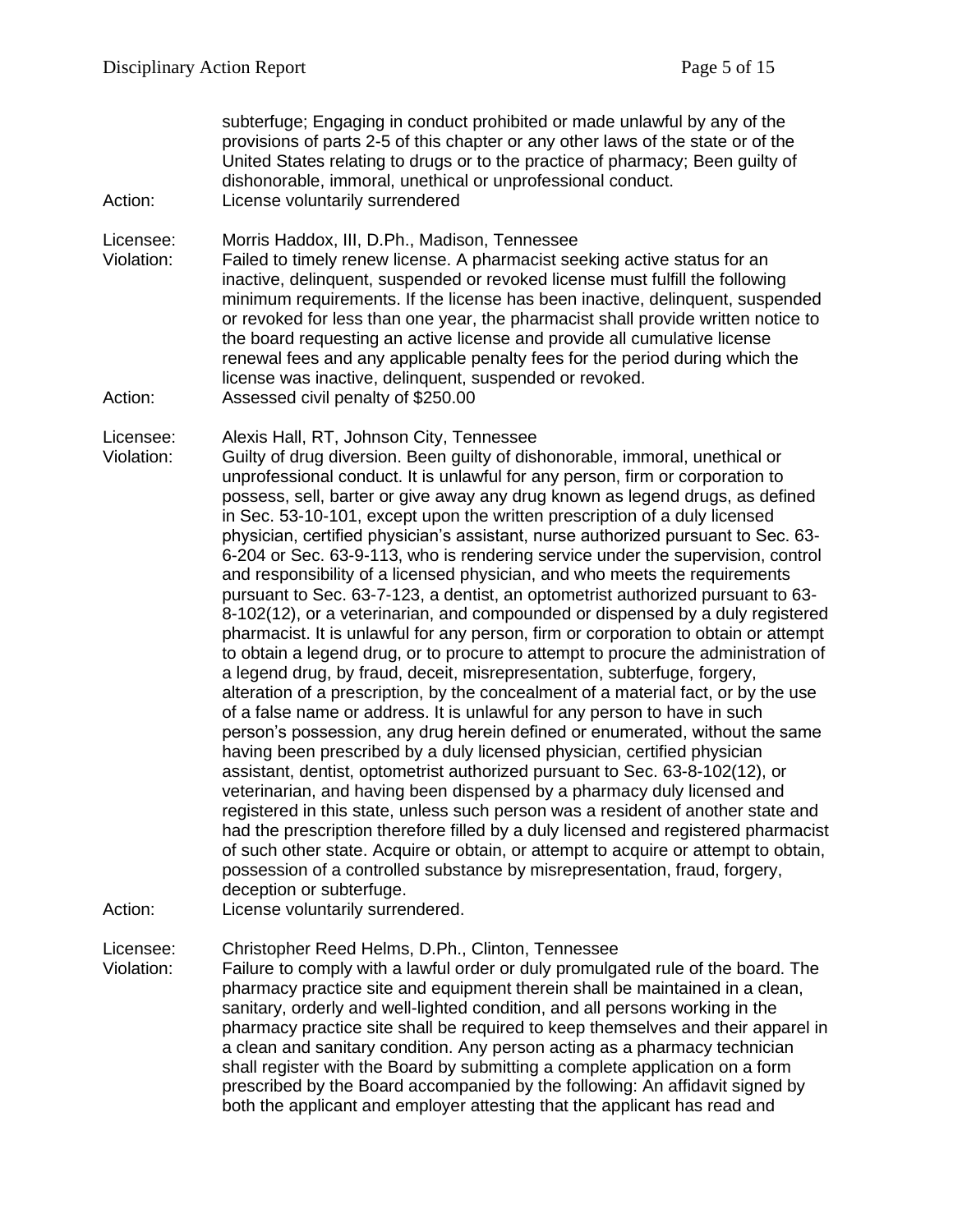understands the laws and rules relative to pharmacy technicians and the practice of pharmacy in Tennessee. (A copy of this affidavit shall be retained at the applicant's place of employment) Pharmacy technicians must wear appropriate identification showing name and appropriate title. Upon receipt of a medical or prescription order and following a review of the patient's record, a pharmacist shall personally counsel the patient or caregiver "face-to-face" if the patient or caregiver is present. If the patient or caregiver is not present, a pharmacist shall make a reasonable effort to counsel through alternative means. As a necessary health care provider, pharmacists shall…develop a working and collaborative relationship with licensed practitioners to enable the pharmacist to accomplish comprehensive management of a patient's pharmacy related care and to enhance a patient's wellness, quality of life and optimize outcomes. Each medical and prescription order when dispensed shall be serially numbered, filed numerically and maintained so as to be readily retrievable at the pharmacy practice site for at least 2 years from the date the medical prescription order was last dispensed. Institutional pharmacies shall not be required to serially number medical and prescription orders dispensed for administration to inpatients of that institution. It is permissible for any pharmacy practice site, pharmacist, or pharmacy intern or pharmacy technician under the supervision of a pharmacist, or any other place of business engaged in compounding and dispensing prescription drugs and devices and related materials for human consumption to receive from any patient or other person the return of any portion of an order that has been taken from the premises of the pharmacy practice site or other place of business, only if authorized: Pursuant to Tennessee Board of Pharmacy rule 1140-04-.10; or for the purpose of collection for disposal or destruction of any prescription drug; provided that participation in the program shall be voluntary, and such collection and destruction shall be conducted in accordance with the provisions of 21 CFR Sec. 1317.

Action: License reprimanded; assessed the costs of investigations in connection with the prosecution of this matter.

Licensee: Kenneth Horner, D.Ph., McKenzie, Tennessee

Violation: Guilty of prescribing for self and immediate family. It is unlawful for any person, firm or corporation to possess, sell, barter or give away any drug known as legend drugs, as defined in Sec. 53-10-101, except upon the written prescription of a duly licensed physician, certified physician's assistant, nurse authorized pursuant to Sec. 63-6-204 or Sec. 63-9-113, who is rendering service under the supervision, control and responsibility of a licensed physician, and who meets the requirements pursuant to Sec. 63-7-123, a dentist an optometrist authorized pursuant to Sec. 63-8-102(12), or a veterinarian, and compounded or dispensed by a duly registered pharmacist. It is unlawful for any person, firm or corporation to obtain or attempt to obtain a legend drug, or to procure to attempt to procure the administration of legend drug, by fraud, deceit, misrepresentation, subterfuge, forgery, alteration of a prescription, by the concealment of a material fact, or by the use of a false name or address. It is unlawful for any person to have in such person's possession, any drug herein defined or enumerated, without the same having been prescribed by a duly licensed physician, certified physician assistant, dentist, optometrist authorized pursuant to Sec. 63-8- 102(12), or veterinarian, and having been dispensed by a pharmacy duly licensed and registered in this state, unless such person was a resident of another state and had the prescription therefore filled by a duly licensed and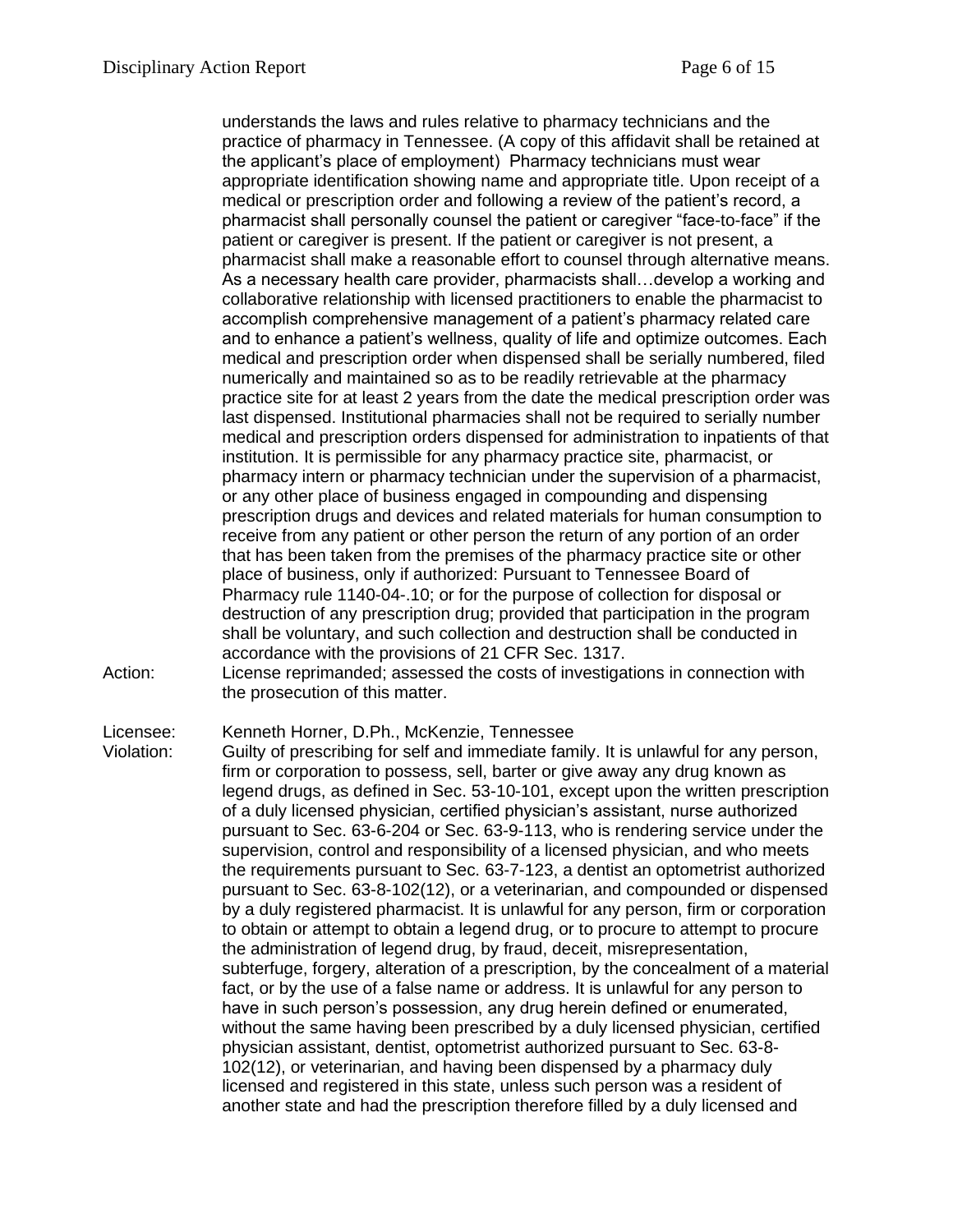registered pharmacist of such other state. It is unlawful for any person knowingly or intentionally to: Acquire or obtain, or attempt to acquire or attempt to obtain possession of a controlled substance by misrepresentation, fraud forgery, deception or subterfuge. It is unlawful for any personal knowingly or intentionally to acquire or obtain, or attempt to acquire or obtain, possession of a controlled substance by misrepresentation, fraud, forgery, deception, or subterfuge or in violation of Sec. 39-14-150. A violation of this section shall be deemed the offense of prescription drug fraud. Engaging in conduct prohibited or made unlawful by any of the provisions of parts 2-5 of this chapter or any other laws of the state or of the United States relating to drugs or to the practice of pharmacy. Been guilty of dishonorable, immoral, unethical or unprofessional conduct.

Action: License is reprimanded.

Licensee: Marley Drug, Inc., Pharmacy, Winston Salem, North Carolina Violation: Guilty of dispensing prescriptions into the state of Tennessee without proper licensure; pharmacist dispensing prescriptions without a license to practice in the State of Tennessee; and failure to report controlled substances to the Tennessee's Controlled Substance Monitoring Database. Each healthcare practitioner or healthcare practitioner's agent shall, regarding each controlled substance dispensed, submit to the database all…information. Every person who manufactures, distributes, dispenses, or is a third-part logistics provider for any controlled substance pursuant to Sec. 53-11-301 within this state or who proposes to engage in the manufacture, distribution, dispensing, warehousing, or providing logistics services for any controlled substance within this state, shall annually obtain a registration issued by the board of pharmacy and the appropriate occupational or professional licensing board governing persons who may legally dispense controlled substances in accordance with the licensing board's rules. A pharmacy that dispenses and mails a prescription into Tennessee from another state shall first pay the licensure fee required of a Tennessee pharmacy in accordance with the fees established by the board under the authority of Sec. 63-10-308. The license fees for out-of-state pharmacies and pharmacists shall not exceed those charged to Tennessee pharmacies and pharmacists. Engaged in conduct prohibited or made unlawful by any of the provisions of parts 2-5 of this chapter or any other laws of the state or of the Unites States relating to drugs or to the practice of pharmacy. No outof-state pharmacy practice site, manufacturer outsourcing facility, oxygen supplier or wholesaler/distributor shall conduct business in the state of Tennessee until such pharmacy practice site, manufacturer, outsourcing facility, oxygen supplier or wholesaler/distributor obtains the required license from the board. In order to obtain a license for a pharmacy practice site, manufacturer, outsourcing facility, oxygen supplier or wholesaler/distributor physically located out-of-state the following standards must be met. No license may obtain, possess, administer, dispense, distribute, or manufacture any controlled substance in this state, and no representative of a manufacture or wholesaler/distributor may distribute any controlled substance in this state, without obtaining a controlled substance registration from the board. A pharmacist may compound and dispense prescription drugs and devices and related materials only in a pharmacy practice site which is duly licensed by the Board and which operates in compliance with Tennessee and federal laws and rules governing the practice of pharmacy. The practice of the knowledge skills of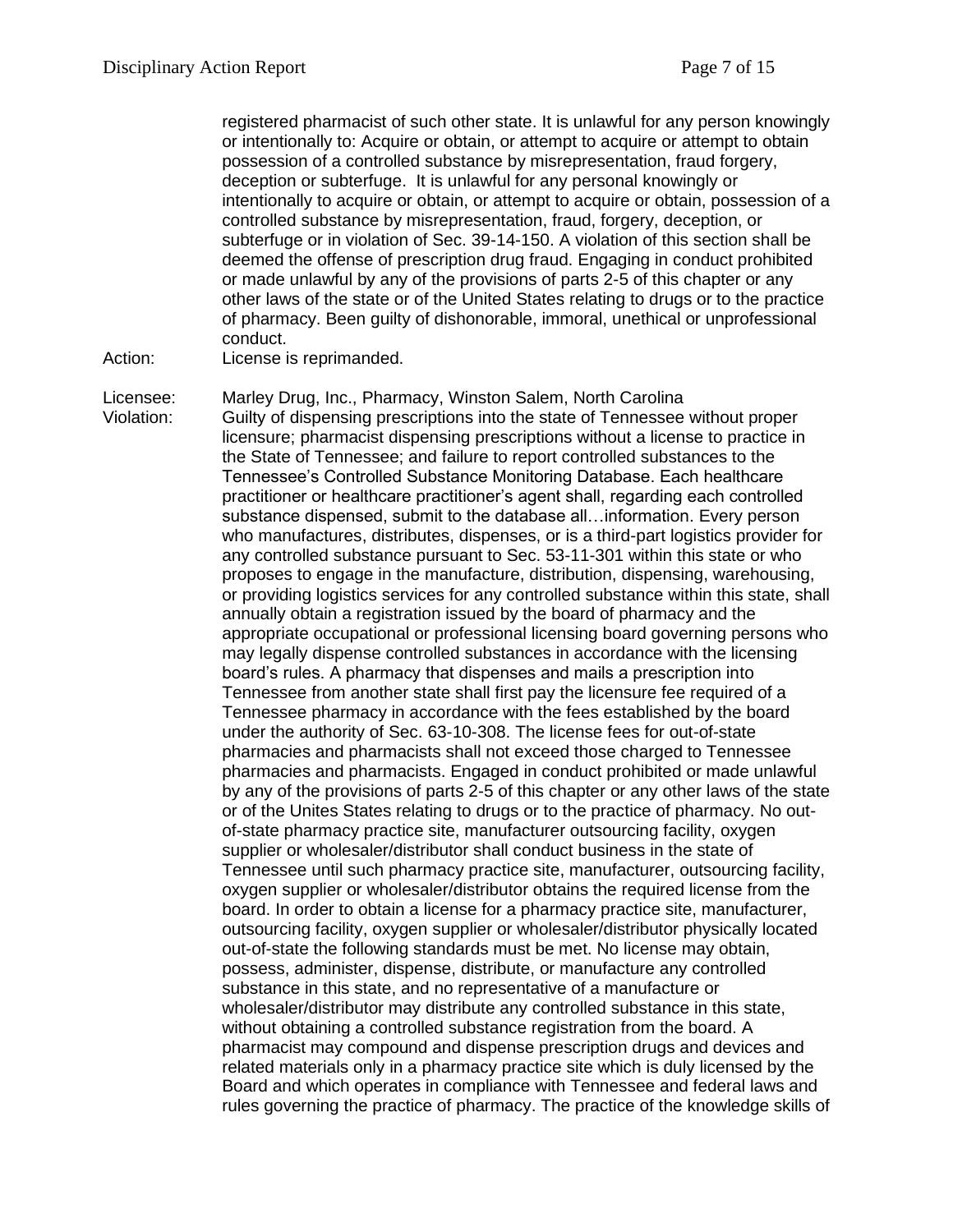pharmacy is not pharmacy practice site dependent. However, any person practicing any aspect of the art and science of pharmacy must be licensed by the Board. Upon request, the Board may waive selected portions of these requirements so long as any waiver granted is consistent with the Board's authority under T.C.A. Title 63, Chapters 1 and 10, and T.C.A. Title 4, Chapter 5. Medical and prescription orders cannot be accepted, solicited, collected or advertised at any location other than a pharmacy practice site for which a license has been issued by the Board, and such pharmacy practice site shall be actively engaged in compounding and dispensing medical and prescription orders. An entity or other non-licensed site which does not dispense drugs directly to patients may accept, solicit, and collect prescriptions for the purpose of medication therapy management or other consultative services related to drug therapy and patient care.

Action: License suspended for 30 days; suspension stayed and license is placed on probation for 2 years; assessed civil penalty of \$75,500.00

Licensee: Alex S. Owens, RT, Johnson City, Tennessee

Violation: Guilty of drug diversion. Been guilty of dishonorable, immoral, unethical or unprofessional conduct. It is unlawful for any person, firm or corporation to possess, sell, barter or give away any drug known as legend drugs, as defined in Sec. 53-10-101, except upon the written prescription of a duly licensed physician, certified physician's assistant, nurse authorized pursuant to Sec. 63- 6-204 or Sec. 63-9-113, who is rendering service under the supervision, control and responsibility of a licensed physician, and who meets the requirements pursuant to Sec. 63-7-123, a dentist, an optometrist authorized pursuant to 63- 8-102(12), or a veterinarian, and compounded or dispensed by a duly registered pharmacist. It is unlawful for any person, firm or corporation to obtain or attempt to obtain a legend drug, or to procure to attempt to procure the administration of a legend drug, by fraud, deceit, misrepresentation, subterfuge, forgery, alteration of a prescription, by the concealment of a material fact, or by the use of a false name or address. It is unlawful for any person to have in such person's possession, any drug herein defined or enumerated, without the same having been prescribed by a duly licensed physician, certified physician assistant, dentist, optometrist authorized pursuant to Sec. 63-8-102(12), or veterinarian, and having been dispensed by a pharmacy duly licensed and registered in this state, unless such person was a resident of another state and had the prescription therefore filled by a duly licensed and registered pharmacist of such other state. Acquire or obtain, or attempt to acquire or attempt to obtain, possession of a controlled substance by misrepresentation, fraud, forgery, deception or subterfuge.

Action: License is revoked; assessed costs of prosecuting this case

Licensee: Jessica Phipps, D.Ph., Lebanon, Virginia

Violation: Failed to offer counseling on prescriptions. Failed to comply with a… duly promulgated rule of the board. Upon the receipt of a medical or prescription order and following a review of the patient's record, a pharmacist shall personally counsel the patient or caregiver "face-to-face" if the patient or caregiver is present. If the patient or caregiver is not present, a pharmacist shall make a reasonable effort to counsel through alternative means. Upon the receipt of a request for a refill of a medical or prescription order, a pharmacist or a person designated by the pharmacist shall offer for the pharmacist to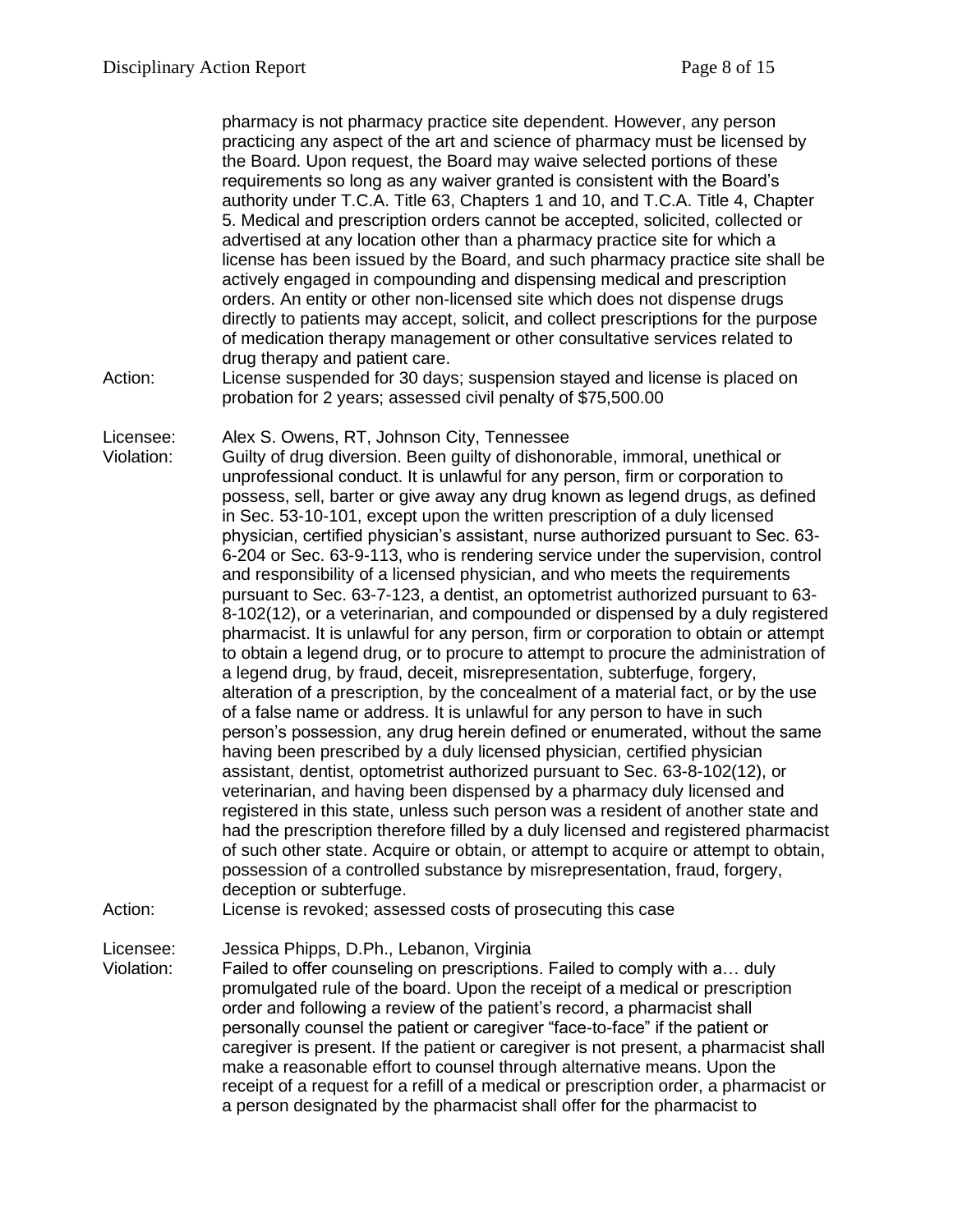personally counsel the patient or caregiver. Counseling as described above is not required unless requested by the patient or deemed necessary in the professional judgment of the pharmacist. Action: Assessed civil penalty of \$1,000.00

Licensee: Brittany Erin Pugh, RT, Finger, Tennessee

Violation: Guilty of drug diversion. Been guilty of dishonorable, immoral, unethical or unprofessional conduct. It is unlawful for any person, firm or corporation to possess, sell, barter or give away any drug known as legend drugs, as defined in TCA Sec. 53-10-101, except upon the written prescription of a duly licensed physician, certified physician's assistant, nurse authorized pursuant to TCA Sec. 63-6-204 or Sec. 63-9-113, who is rendering service under the supervision, control and responsibility of a licensed physician, and who meets the requirements pursuant to Sec. 63-8-102(12), or a veterinarian, and compounded or dispenses by a duly registered pharmacist. It is unlawful for any person, firm or corporation to obtain or attempt to obtain a legend drug, or to procure to attempt to procure the administration of a legend drug, or to procure to attempt to procure the administration of a legend drug, by fraud, deceit, misrepresentation, subterfuge, forgery, alteration of a prescription, by the concealment of a material fact, or by the use of a false name or address. It is unlawful for any person to have in such person's possession, any drug herein defined or enumerated, without the same having been prescribed by a duly licensed physician, certified physician assistant, dentist, optometrist authorized pursuant to Sec. 63-8-102(12), or veterinarian, and having been dispensed by a pharmacy duly licensed and registered in this state, unless such person was a resident of another state and had the prescription therefore filled by a fully licensed and registered pharmacist of such other state. It is unlawful for any person knowingly or intentionally to acquire or obtain, or attempt to acquire or attempt to obtain, possession of a controlled substance by misrepresentation, fraud, forgery, deception or subterfuge.

Action: License revoked; assessed costs incurred in the prosecution of this case.

Licensee: Phillip R. Reed, D.Ph., Johnson City, Tennessee

Violation: Failed to provide effective controls and procedures to guard against theft and diversion of controlled substances. Every registrant required to keep records pursuant to Sec. 1304.03 shall maintain, on a current basis, a complete and accurate record of each substance manufactured, imported, received, sold, delivered, exported, or otherwise disposed of by him/her, and each inner liner, sealed inner liner, and unused and returned mail-back package, except that no registrant shall be required to maintain a perpetual inventory. Failed to comply with a… duly promulgated rule of the Board. A pharmacist shall, by utilizing education, skill, experience, and professional judgment, make every reasonable effort to prevent the abuse of drugs which the pharmacist dispenses. Action: License reprimanded; conduct a monthly audit of oxycodone 30 mg and amphetamine 30mg and send a copy of each audit to the Board's executive director. Every 90 days for a total of one year from the date of ratification conduct an audit of 10% of the total NDC numbers listed in most recent Controlled Substance Inventory Log and send a copy of each audit to the Board's executive director. Assessed the actual and reasonable costs of prosecuting this case.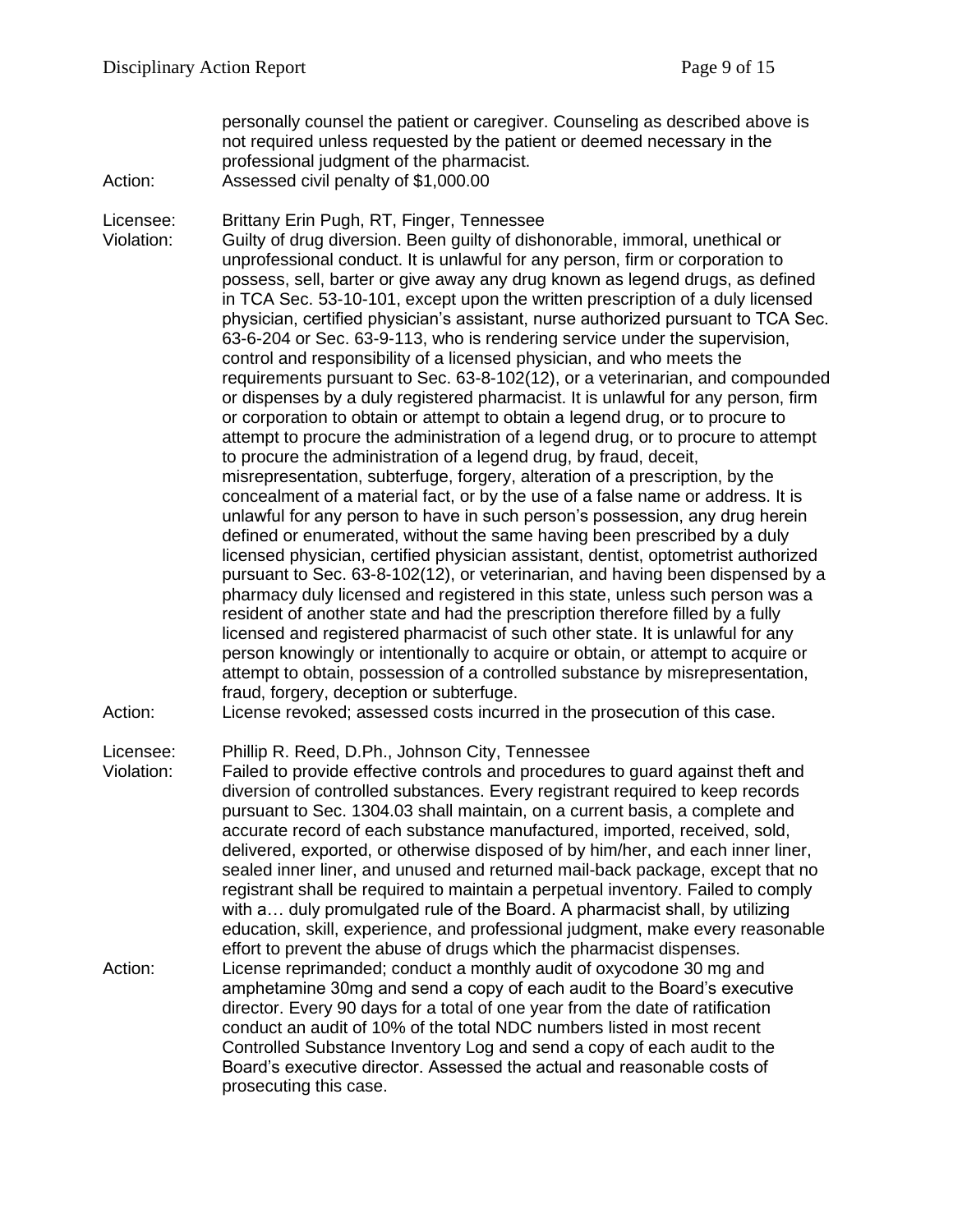#### Licensee: Reed's Pharmacy, Inc., Johnson City, Tennessee

- Violation: Failed to provide effective controls and procedures to guard against theft and diversion of controlled substances. Every registrant required to keep records pursuant to Sec. 1304.03 shall maintain, on a current basis, a complete and accurate record of each substance manufactured, imported, received, sold, delivered, exported, or otherwise disposed of by him/her, and each inner liner, sealed inner liner, and unused and returned mail-back package, except that no registrant shall be required to maintain a perpetual inventory. Failed to comply with a… duly promulgated rule of the Board. A pharmacist shall, by utilizing education, skill, experience, and professional judgment, make every reasonable effort to prevent the abuse of drugs which the pharmacist dispenses. Action: License reprimanded; conduct a monthly audit of oxycodone 30 mg and amphetamine 30mg and send a copy of each audit to the Board's executive director. Every 90 days for a total of one year from the date of ratification conduct an audit of 10% of the total NDC numbers listed in most recent Controlled Substance Inventory Log and send a copy of each audit to the Board's executive director. Assessed the actual and reasonable costs of prosecuting this case. Licensee: Cindy Ann Riggs, R.T., Dyersburg, Tennessee Violation: Guilty of theft of property and been guilty of dishonorable, immoral, unethical or unprofessional conduct to wit: A person commits theft of property if, with intent to deprive the owner of property, the person knowingly obtains or exercises control over the property without the owner's effective consent. Action: License suspended for 90 days, suspension stayed and placed on probation for 90 days Licensee: VGM Group, Inc., Nashville, Tennessee Violation: Failed to be properly licensed in the State of Tennessee. Before any 3PL provides or coordinates warehousing or other logistics services within this state for a prescription drug and/or prescription device on behalf of a manufacturer, wholesale distributor, or dispenser the 3PL shall be licensed by the Board in accordance with this Chapter whether physically located within this state or outside this state. Where operations are conducted at more than one location, each such location shall be licensed by the Board. A warehouse provided by a 3PL shall be inspected by the Board's inspector(s) or inspectors of the state
- where the warehouse is physically located prior to providing services. Action: Assessed civil penalty of \$1,200.00
- Licensee: Walgreens, Pharmacy, Clarksville, Tennessee Violation: Failed to comply with a… duly promulgated rule of the board. It shall be the responsibility of the person, partnership, firm, or corporation holding a pharmacy practice site license…to notify the board immediately of the resignation, removal, or death of the pharmacist in charge named in the application for license. The notice…shall contain the name and signature of the outgoing pharmacists in charge; the effective date of the appointment of the new pharmacist in charge; the name and signature of the pharmacist in charge; and the name and address of pharmacy practice site. Action: Assessed civil penalty of \$900.00.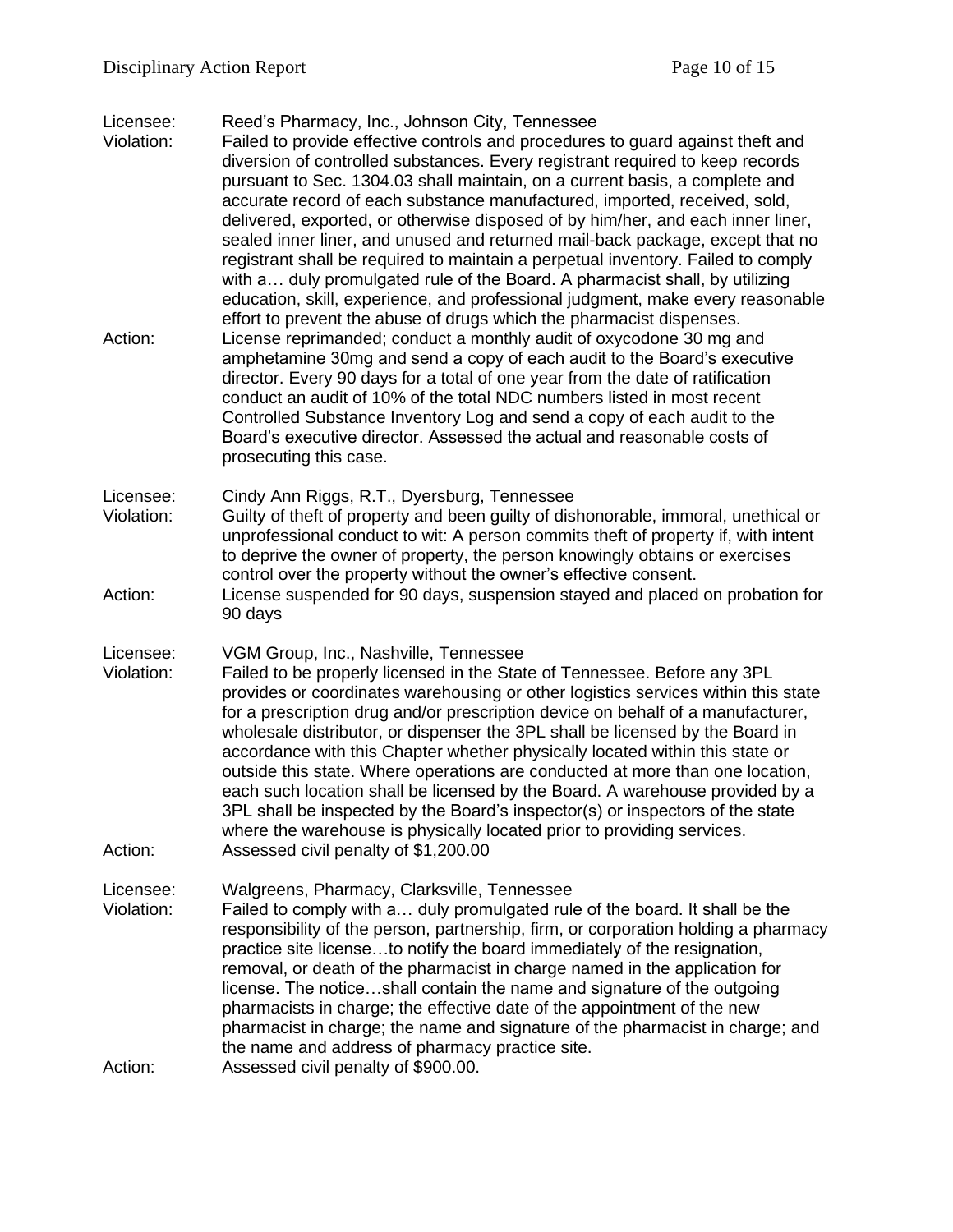Licensee: Walgreens, Pharmacy, Johnson City, Tennessee

- Violation: Failed to comply with a… duly promulgated rule of the board. Upon the receipt of a medical or prescription order and following a review of the patient's record, a pharmacist shall personally counsel the patient or caregiver "face-to-face" if the patient or caregiver is present. If the patient or caregiver is not present, a pharmacist shall make a reasonable effort to counsel through alternative means. Upon the receipt of a request for a refill of a medical or prescription order, a pharmacist or a person designated by the pharmacist shall offer for the pharmacist to personally counsel the patient or caregiver. Counseling as described above is not required unless requested by the patient or deemed necessary in the professional judgment of the pharmacist.
- Action: Assessed civil penalty of \$1,000.00 and submit an acceptable Corrective Action Plan.
- Licensee: Wesscare Home Medical, LLC, Wholesale/Distribution, Savannah, Tennessee Violation: Failed to comply with a… duly promulgated rule of the board. All licenses and certificates of registration shall be renewed on or before the last day of the 2 year license cycle. Every manufacturer, outsourcing facility, oxygen supplier or wholesaler/distributor, before engaging in the manufacture, sale or distribution of prescription drugs and prescription devices in this state, must be licensed by the Board in accordance with this chapter. All facilities shall be equipped with a security system that will provide suitable protection against theft and diversion. When appropriate, the security system shall provide protection against theft or diversion that is facilitated or hidden by tampering with computers or electronic records. Appropriate manual, electromechanical, or electronic temperature and humidity recording equipment, devices, and/or logs shall be utilized to document proper storage of prescription drugs and prescription devices. Manufacturers, outsourcing facilities, oxygen suppliers and wholesalers/distributors shall establish and maintain inventories and records of all transactions regarding the receipt and distribution or other disposition of prescription drugs and prescription devices. These records shall include the following information: 1. The source of the prescription drugs and prescription devices including the name and principal address of the seller or transferor, and the address of the location from which the prescription drugs and prescription devices were shipped; 2. The identity and quantity of the prescription drugs and prescription devices received and distributed or disposed of; and 3. The dates of receipt and distribution or other disposition of the prescription drugs ad prescription devices. Written policies and procedures. Manufacturers, outsourcing facilities, oxygen suppliers and wholesalers/distributors shall establish, maintain and adhere to written policies and procedures, which shall be followed for the receipt, security, storage, inventory and distribution of prescription drugs and prescription devices; including policies and procedures for identifying, recording, and reporting losses or thefts, and for correcting all errors and inaccuracies in inventories. Manufacturers, outsourcing facilities, oxygen suppliers and wholesalers/distributors shall include in written policies and procedures the following[.] Action: Assessed civil penalty of \$800.00 Licensee: Daija A'Yanna Woods, RT, Greenbrier, Tennessee
- Violation: Guilty of dishonorable, immoral, unethical or unprofessional conduct; drug diversion. It is unlawful for any person, firm or corporation to possess, sell,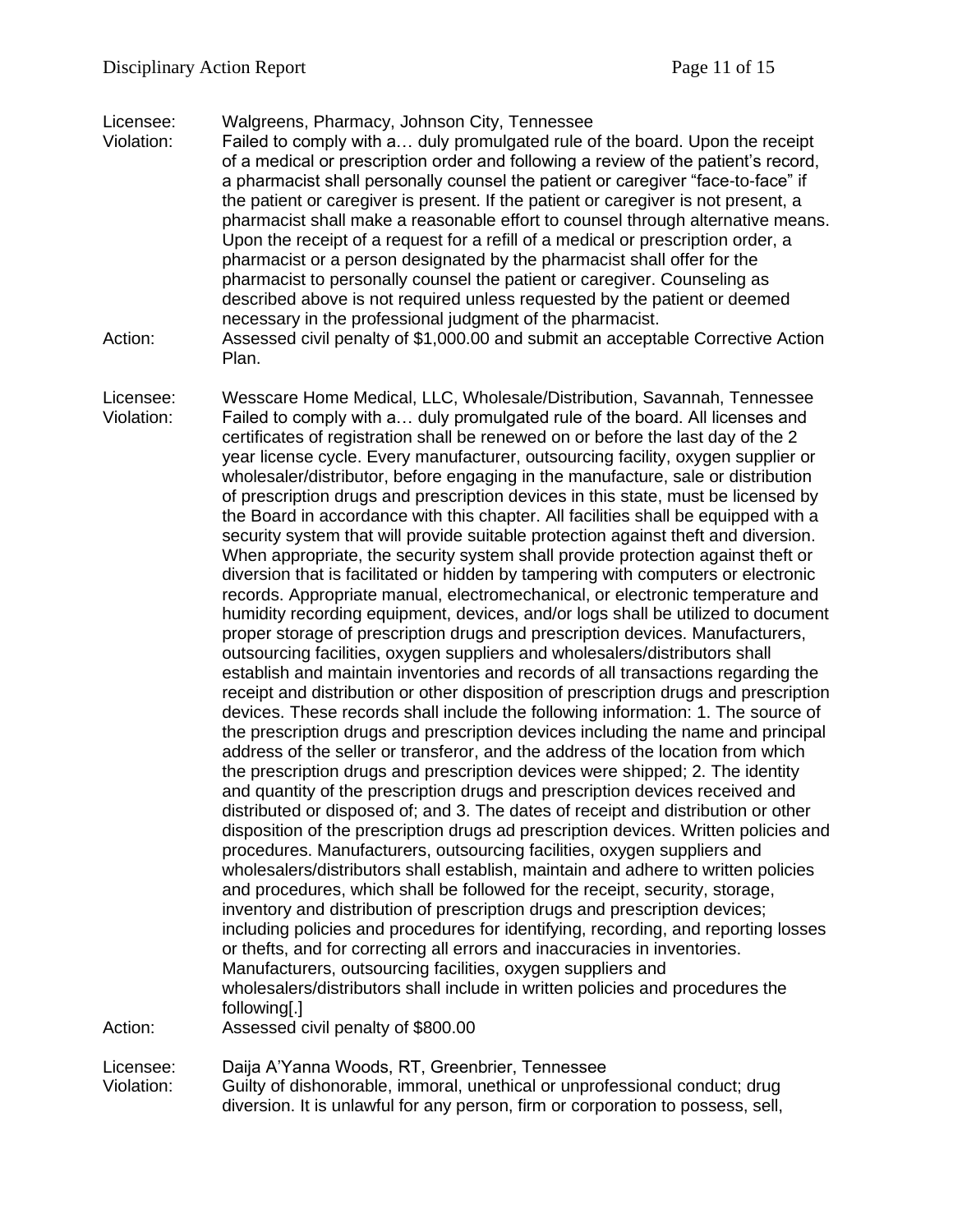barter or give away any drug known as legend drugs, as defined in sec. 53-10- 101, except upon the written prescription of a duly licensed physician, certified physician's assistant, nurse authorized pursuant to Sec. 63-6-204 or Sec. 63-9- 113, who is rendering service under the supervision, control and responsibility of a licensed physician, and who meets the requirements pursuant to Sec. 63-7- 123, a dentist, an optometrist authorized pursuant to Sec. 63-8-102(12), or veterinarian, and compounded or dispensed by a duly registered pharmacist. It is unlawful for any person, firm or corporation to obtain or attempt to obtain a legend drug, or to procure to attempt to procure the administration of a legend drug, by fraud, deceit, misrepresentation, subterfuge, forgery, alteration of a prescription, by the concealment of a material fact, or by the use of a false name or address. It is unlawful for any person to have in such person's possession, any drug herein defined or enumerated, without the same having been prescribed by a duly licensed physician, certified physician assistant, dentist, optometrist authorized pursuant to Sec. 63-8-102(12), or veterinarian, having been dispensed by a pharmacy duly licensed and registered in this state, unless such person was a resident of another state and had the prescription therefore filled by a duly licensed and registered pharmacist of such other state. It is unlawful for any person knowingly or intentionally to acquire or obtain, or attempt to acquire or attempt to obtain, possession of a controlled substance by misrepresentation, fraud, forgery, deception or subterfuge. Engaging in conduct prohibited or made unlawful by any of the provisions of parts 2-5 of this chapter or any other laws of the state or of the United States relating to drugs or to the practice of pharmacy.

Action: License voluntarily surrender

### **BOARD OF PROFESSIONAL COUNSELORS, MARITAL AND FAMILY THERAPISTS AND PASTORAL THERAPISTS**

Licensee: Jason Adams, LPC/MHSP, Old Hickory, Tennessee

- Violation: Guilty of engaging in professional misconduct, unethical or unprofessional conduct, including but not limited to, willful acts, negligence and conduct likely to deceive, defraud or harm the public or engaged in such conduct.
- Action: License is suspended pending a substance abuse evaluation and a determination of safe to practice, suspension is stayed and license is placed on probation for 3 years with practice monitoring to run concurrent to probation; assessed civil penalty of \$300 plus the reasonable costs of investigation and enforcement in this matter.

Licensee: Leah Johansson, Applicant, Nashville, Tennessee Violation: Guilty of engaging in professional misconduct, unethical or unprofessional conduct, including, but not limited to, willful acts, negligence and conduct likely to deceive, defraud or harm the public or engaged in such conduct. For an applicant pursuing post-master's professional experience, the place or practice shall not be owned or independently operated by the applicant. An applicant shall not seek a clinical setting or supervisor that is in conflict with the multiple relationships addressed by the American Counseling Association's Code of Ethics. Prior to choosing a clinical setting, if an applicant is uncertain, he or she shall seek advice about what is considered acceptable from the Board. Action: License granted and placed on probation for a period of no less than 2 years;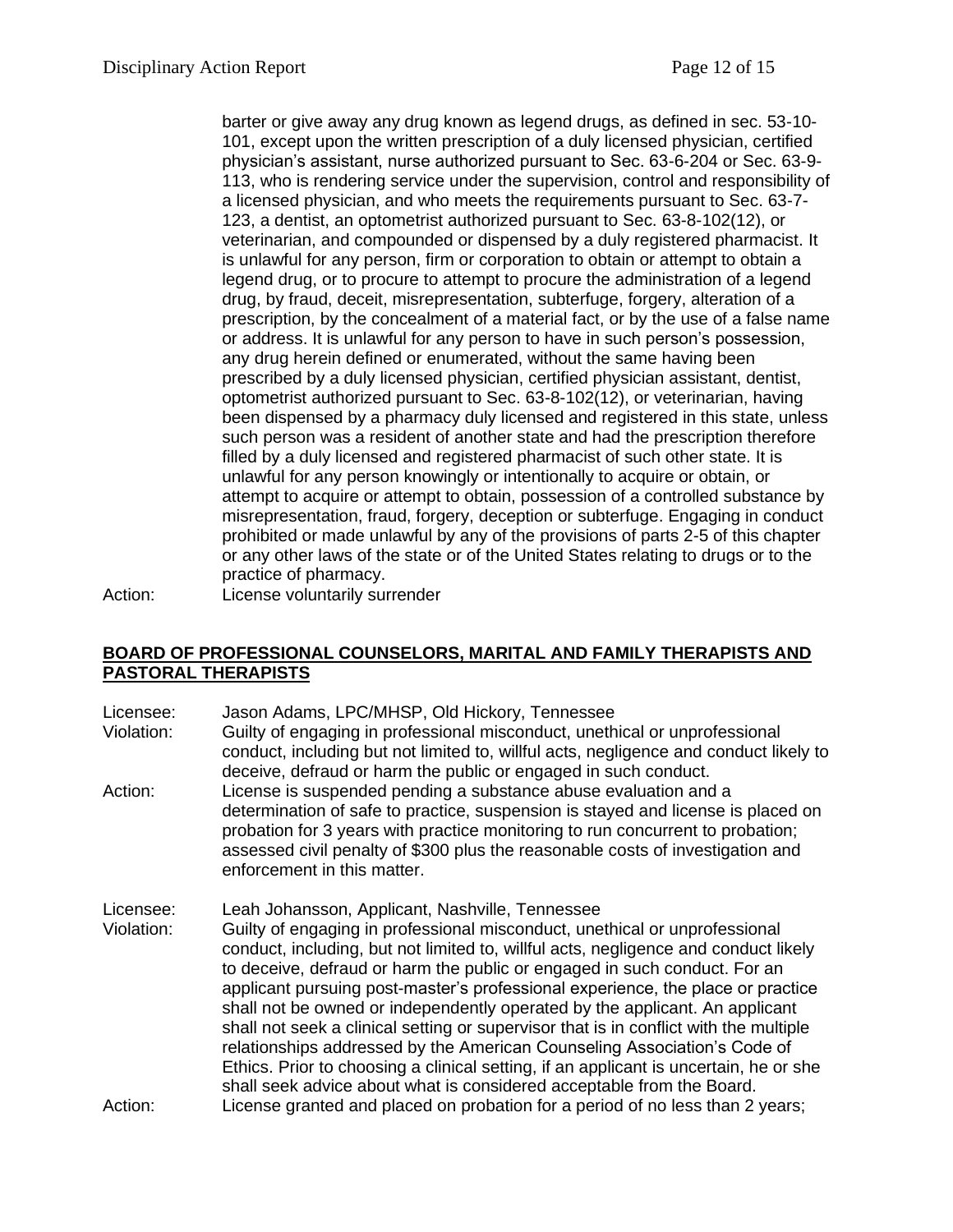assessed civil penalty of \$4,800.00

- Licensee: James McGill, LPC/MHSP, Murfreesboro, Tennessee<br>Violation: Summary action taken for engaging in professional mi Summary action taken for engaging in professional misconduct, unethical or unprofessional conduct, including but not limited to, willful acts, negligence and conduct likely to deceive, defraud or harm the public or engaged in such conduct.
- Action: License restricted; Respondent must have a chaperone present during all client sessions.

## **BOARD OF VETERINARY MEDICAL EXAMINERS**

| Licensee:<br>Violation:<br>Action: | Julia Lane Adams, DVM, Lebanon, Tennessee<br>Guilty of conduct reflecting unfavorably upon the profession of veterinary<br>medicine; conviction of a felony in the courts of this state. Engaging in acts of<br>dishonesty which relate to the practice of veterinary medicine.<br>License voluntarily surrendered; assessed with the costs of prosecution of this<br>case.                                                                                                                                                                                                                                                                                                                                         |  |
|------------------------------------|---------------------------------------------------------------------------------------------------------------------------------------------------------------------------------------------------------------------------------------------------------------------------------------------------------------------------------------------------------------------------------------------------------------------------------------------------------------------------------------------------------------------------------------------------------------------------------------------------------------------------------------------------------------------------------------------------------------------|--|
| Licensee:<br>Violation:<br>Action: | Berclair Animal Hospital, VFV, Memphis, Tennessee<br>Failure to timely renew premises permit license and continued to practice on an<br>expired license. Any person who owns or operates any veterinary facility,<br>including mobile clinics or any other premises where a licensed veterinarian<br>practices or where the practice of veterinary medicine occurs shall apply for and<br>secure a premises permit from the board prior to the commencement of any<br>services that would subject the provider of those services to licensure under this<br>chapter. Practicing in a facility without a premises permit.<br>Assessed civil penalty of \$6,200.00; plus the costs of prosecuting this case.          |  |
| Licensee:<br>Violation:<br>Action: | Callahan Drive Animal Hospital, VFV, Knoxville, Tennessee<br>Failure to timely renew premises permit license and continued to practice on an<br>expired license. Any person who owns or operates any veterinary facility,<br>including mobile clinics or any other premises where a licensed veterinarian<br>practices or where the practice of veterinary medicine occurs shall apply for and<br>secure a premises permit from the board prior to the commencement of any<br>services that would subject the provider of those services to licensure under this<br>chapter. Practicing in a facility without a premises permit.<br>Assessed civil penalty of \$13,500.00; plus the costs of prosecuting this case. |  |
| Licensee:<br>Violation:            | Getwell Animal Hospital, VFV, Memphis, Tennessee<br>Failure to timely renew premises permit license and continued to practice on an<br>expired license. Any person who owns or operates any veterinary facility,<br>including mobile clinics or any other premises where a licensed veterinarian<br>practices or where the practice of veterinary medicine occurs shall apply for and<br>secure a premises permit from the board prior to the commencement of any<br>services that would subject the provider of those services to licensure under this<br>chapter. Practicing in a facility without a premises permit.                                                                                             |  |
| Action:                            | Assessed civil penalty of \$7,000.00; plus the costs of prosecuting this case.                                                                                                                                                                                                                                                                                                                                                                                                                                                                                                                                                                                                                                      |  |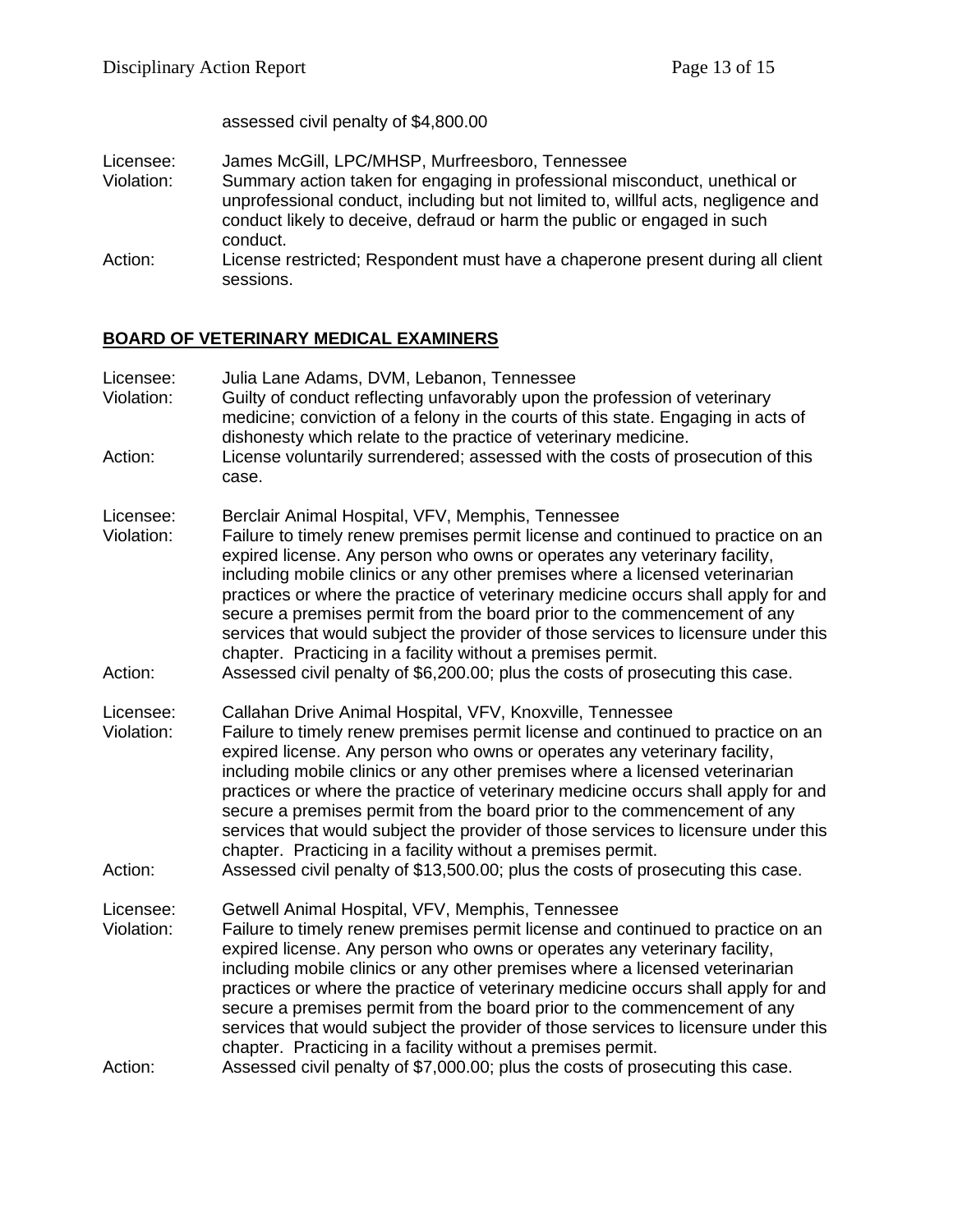| Licensee:<br>Violation:<br>Action: | The Pets' Hospital - Downtown, VFV, Memphis, Tennessee<br>Failure to timely renew premises permit license and continued to practice on an<br>expired license. Any person who owns or operates any veterinary facility,<br>including mobile clinics or any other premises where a licensed veterinarian<br>practices or where the practice of veterinary medicine occurs shall apply for and<br>secure a premises permit from the board prior to the commencement of any<br>services that would subject the provider of those services to licensure under this<br>chapter. Practicing in a facility without a premises permit.<br>Assessed civil penalty of \$2,000.00; plus the costs of prosecuting this case.    |
|------------------------------------|--------------------------------------------------------------------------------------------------------------------------------------------------------------------------------------------------------------------------------------------------------------------------------------------------------------------------------------------------------------------------------------------------------------------------------------------------------------------------------------------------------------------------------------------------------------------------------------------------------------------------------------------------------------------------------------------------------------------|
| Licensee:<br>Violation:<br>Action: | Walnut Grove Animal Clinic, VFV, Memphis, Tennessee<br>Failure to timely renew premises permit license and continued to practice on an<br>expired license. Any person who owns or operates any veterinary facility,<br>including mobile clinics or any other premises where a licensed veterinarian<br>practices or where the practice of veterinary medicine occurs shall apply for and<br>secure a premises permit from the board prior to the commencement of any<br>services that would subject the provider of those services to licensure under this<br>chapter. Practicing in a facility without a premises permit.<br>Assessed civil penalty of \$4,000.00; plus the costs of prosecuting this case.       |
| Licensee:<br>Violation:<br>Action: | White House Animal Hospital, VFV, White House, Tennessee<br>Failure to timely renew premises permit license and continued to practice on an<br>expired license. Any person who owns or operates any veterinary facility,<br>including mobile clinics or any other premises where a licensed veterinarian<br>practices or where the practice of veterinary medicine occurs shall apply for and<br>secure a premises permit from the board prior to the commencement of any<br>services that would subject the provider of those services to licensure under this<br>chapter. Practicing in a facility without a premises permit.<br>Assessed civil penalty of \$15,200.00; plus the costs of prosecuting this case. |
| Licensee:<br>Violation:<br>Action: | Timothy A. Williams, DVM, Sharps Chapel, Tennessee<br>Failure to timely renew license and practiced on an expired license.<br>Assessed civil penalty of \$2,100.00; plus the costs of prosecuting this case.                                                                                                                                                                                                                                                                                                                                                                                                                                                                                                       |

# **ABUSE REGISTRY**

| Name:             | Jordan Anthony Coleman         |
|-------------------|--------------------------------|
| Abuse:            | Drug possession                |
| Profession:       | Unknown/Unlicensed             |
| Name:             | Cynthia Pearson                |
| Abuse:            | Exploitation                   |
| Profession:       | <b>Unlicensed Caregiver</b>    |
| Name <sup>.</sup> | <b>Eric Scott</b>              |
| Abuse:            | Misappropriation               |
| Profession:       | <b>Residential Technicians</b> |
| Name:             | Tella Thomas                   |
| Abuse:            | Exploitation                   |